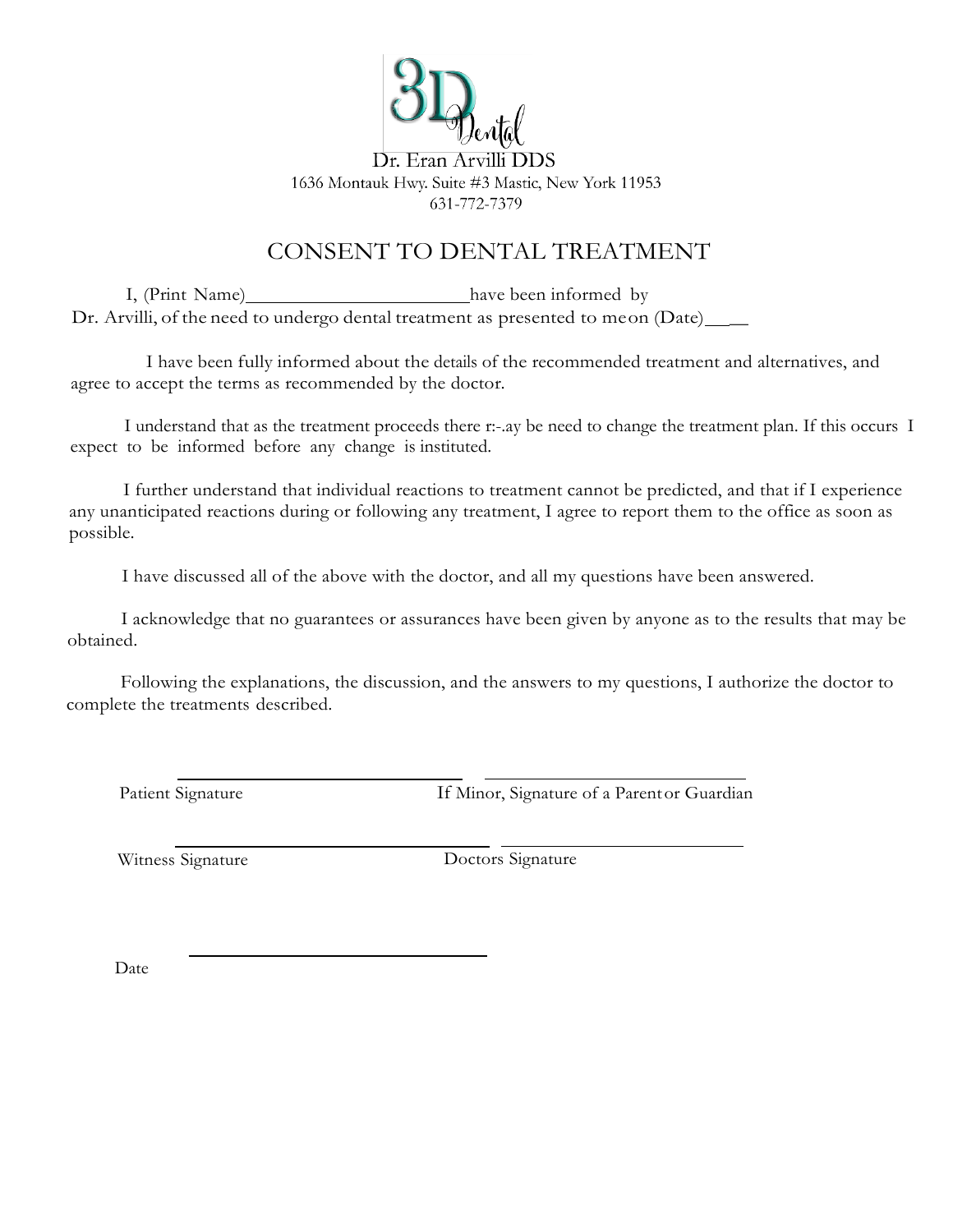

PATIENT ADVISORY AND ACKNOWLEDGMENT/ INFORMED CONSENT RECEIVING DENTAL TREATMENT INTHE ERA OF COVID-19

Dear Patient,

**Thankyouforyourcontinuedtrustinourpractice.Aswiththetransmissionofanycommunicable diseaselikeacoldortheflu,youmay** be exposed to COVID-19, also known as "Coronavirus", as at any time or in any place. Be assured that we have always complied with the S1ate Department of Health and the Centers for Disease Control and Prevention infection control guidelines to limit transmission of all diseases and continue to doso.

**Althoughwehavetakenmeasures toprovide socialdistancing inourpractice,duetothenature oftheprocedureswe provide, itisnot possible to maintain social distancing between the patient, dentist, dental staff and sometimes other patients at all times.**

**Our staff are symptom-free and, to the best of their knowledge, have not been exposed to the virus. However, since we are a place of** public accommodation, other persons (including other patients) could be infected, with or without their knowledge.

**In Order to reduce the risk of spreading COVID-19, we have asked you a number of "screening" questions. For the safety of our staff, other patients and yourself, please be truthful and candid in your answer.** 

\_\_\_\_\_\_\_\_\_\_\_\_\_\_\_\_\_\_\_\_\_\_\_\_\_\_\_\_\_\_\_

Patient Name:

Date of Birth:

PLEASE ANSWER "YES" OR "NO" TO THE FOLLOWING OUESTIONS:

Do you or the patient(s) have a runny nose? Yes No

Do you or the patient {s} have a fever or felt hot or feverish recently? (14-21 days) Yes No

Do you or the patient(s) have a sore throat? Yes No

Do you or the patient(s) have a dry cough? Yes  $\overline{N}$ o

Have you or the patient(s) had a reduction in your sense of smell or taste? Yes No

Have you or the patient(s) experienced shortness of breath or had trouble breathing? Yes No

Have you or the patient(s) been tested for COVID-19 and are awaiting results? Yes No

Any other flu-like symptoms, such as gastrointestinal upset, headache or fatigue? Yes No

Do you or the patient(s) have a heart, lung or kidney disease, diabetes or any auto-immune disorders? Yes No

Have you or the patient(s) been in contact with someone who has tested positive for COVID-19? Yes No

Do you have a sick family member at home with COVI0-19? Yes No

Have you traveled outside of the United States by air or cruise ship In the past 14 days? Yes No

Have you traveled within the United States by air, bus or train within the past 14 days? Yes No

Have you tested positive COVID-19? Yes No

By checking this box, I acknowledge that I have reviewed ALL questions/alerts on this Covid-19 questionnaire and responded accordingly. There are no other medical conditions. I am aware that I must notify the practice of any future changes.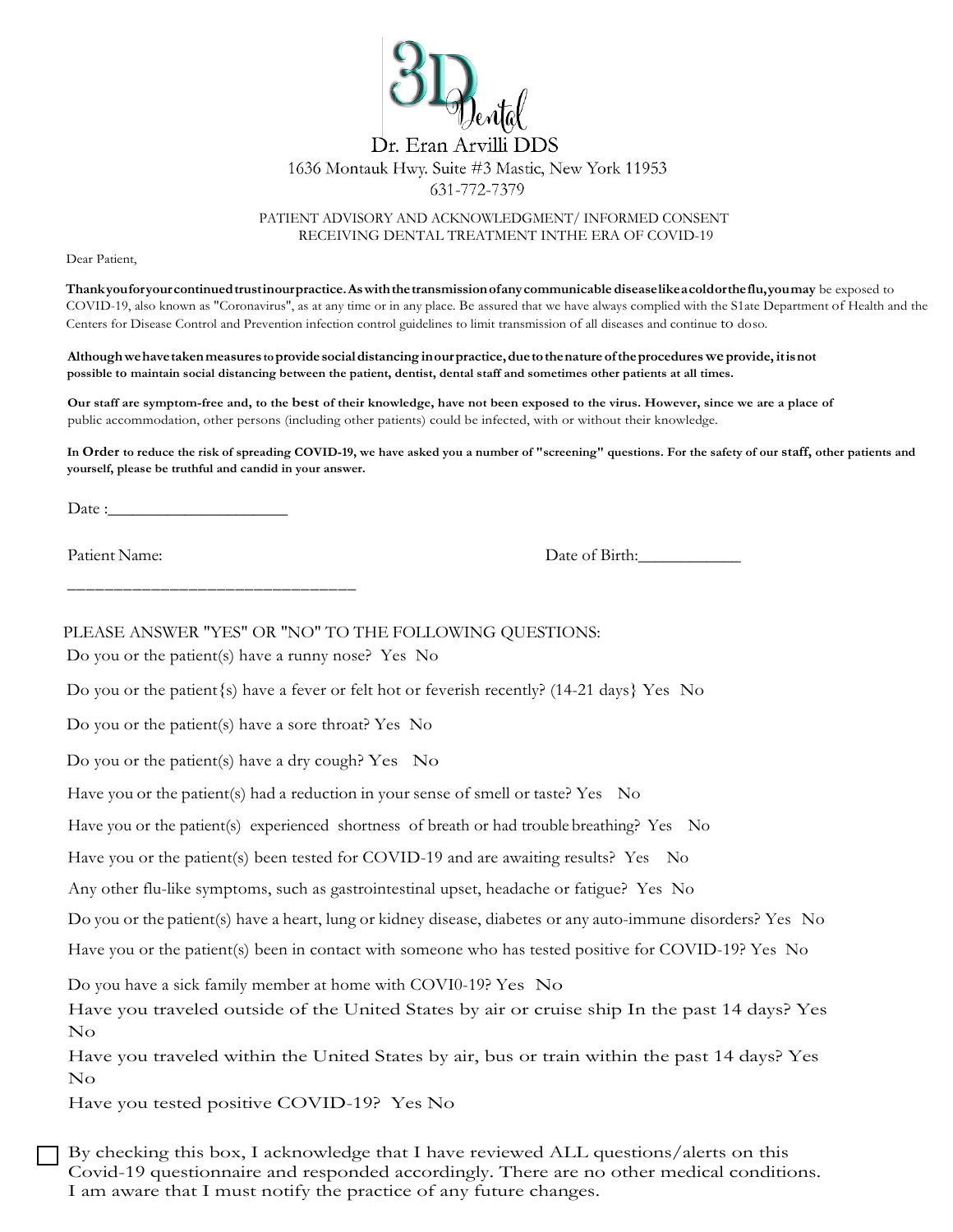## **HIPAA Privacy Authorization Form**

Authorization for Use or Disclosure of Protected Health Information (Required by the Health Insurance Portability and Accountability Act- 45 CFR Parts 160 and 164)

|    |                        |        |                                                 |                                                | protected health information described below to [Name of Individual]                                                                                                                                                                                                                                                                                                                  |
|----|------------------------|--------|-------------------------------------------------|------------------------------------------------|---------------------------------------------------------------------------------------------------------------------------------------------------------------------------------------------------------------------------------------------------------------------------------------------------------------------------------------------------------------------------------------|
|    |                        |        |                                                 |                                                |                                                                                                                                                                                                                                                                                                                                                                                       |
|    |                        | 2.     |                                                 |                                                | Authorization for Release of Information. Covering the period of health care from                                                                                                                                                                                                                                                                                                     |
|    |                        |        |                                                 |                                                | $\overline{\text{OR}}$ $\Box$ all past, present and future periods:                                                                                                                                                                                                                                                                                                                   |
|    | a.                     |        | and/or drug abuse).                             |                                                | $\Box$ I hereby authorize the release of my complete health record (including records relating<br>to mental health care, communicable diseases, HIV or AIDS, and treatment of alcohol                                                                                                                                                                                                 |
|    |                        |        |                                                 | <b>OR</b>                                      |                                                                                                                                                                                                                                                                                                                                                                                       |
|    | $\mathbf{b}$ .         |        | following information:                          |                                                | I hereby authorize the release of my complete health record with the exception of the                                                                                                                                                                                                                                                                                                 |
|    |                        | $\Box$ | Mental health records                           |                                                |                                                                                                                                                                                                                                                                                                                                                                                       |
|    |                        | $\Box$ |                                                 | Communicable diseases (including HIV and AIDS) |                                                                                                                                                                                                                                                                                                                                                                                       |
|    |                        | $\Box$ | Alcohol/drug abuse treatment                    |                                                |                                                                                                                                                                                                                                                                                                                                                                                       |
|    |                        | $\Box$ |                                                 |                                                | Other (please specify):                                                                                                                                                                                                                                                                                                                                                               |
|    |                        |        |                                                 |                                                | This medical information may be used by the person I authorize to receive this information for medical<br>treatment or consultation, billing or claims payment, or other purposes as I may direct.                                                                                                                                                                                    |
| 4. | authorization expires. |        |                                                 |                                                | [Date or Event]                                                                                                                                                                                                                                                                                                                                                                       |
|    | 5.                     |        |                                                 |                                                | I understand that I have the right to revoke this authorization, in writing, at any time. I<br>understand that a revocation is not effective to the extent that any person or entity has already acted in<br>reliance on my authorization or if my authorization was obtained as a condition of obtaining insurance<br>coverage and the insurer has a legal right to contest a claim. |
| 6. |                        |        |                                                 |                                                | I understand that my treatment, payment, enrollment or eligibility for benefits will not be<br>conditioned on whether I sign this authorization.                                                                                                                                                                                                                                      |
| 7. |                        |        |                                                 |                                                | I understand that information used or disclosed pursuant to this authorization may be disclosed<br>by the recipient and may no longer be protected by federal or state law.                                                                                                                                                                                                           |
|    |                        |        | Signature of Patient or Personal Representative |                                                | Date                                                                                                                                                                                                                                                                                                                                                                                  |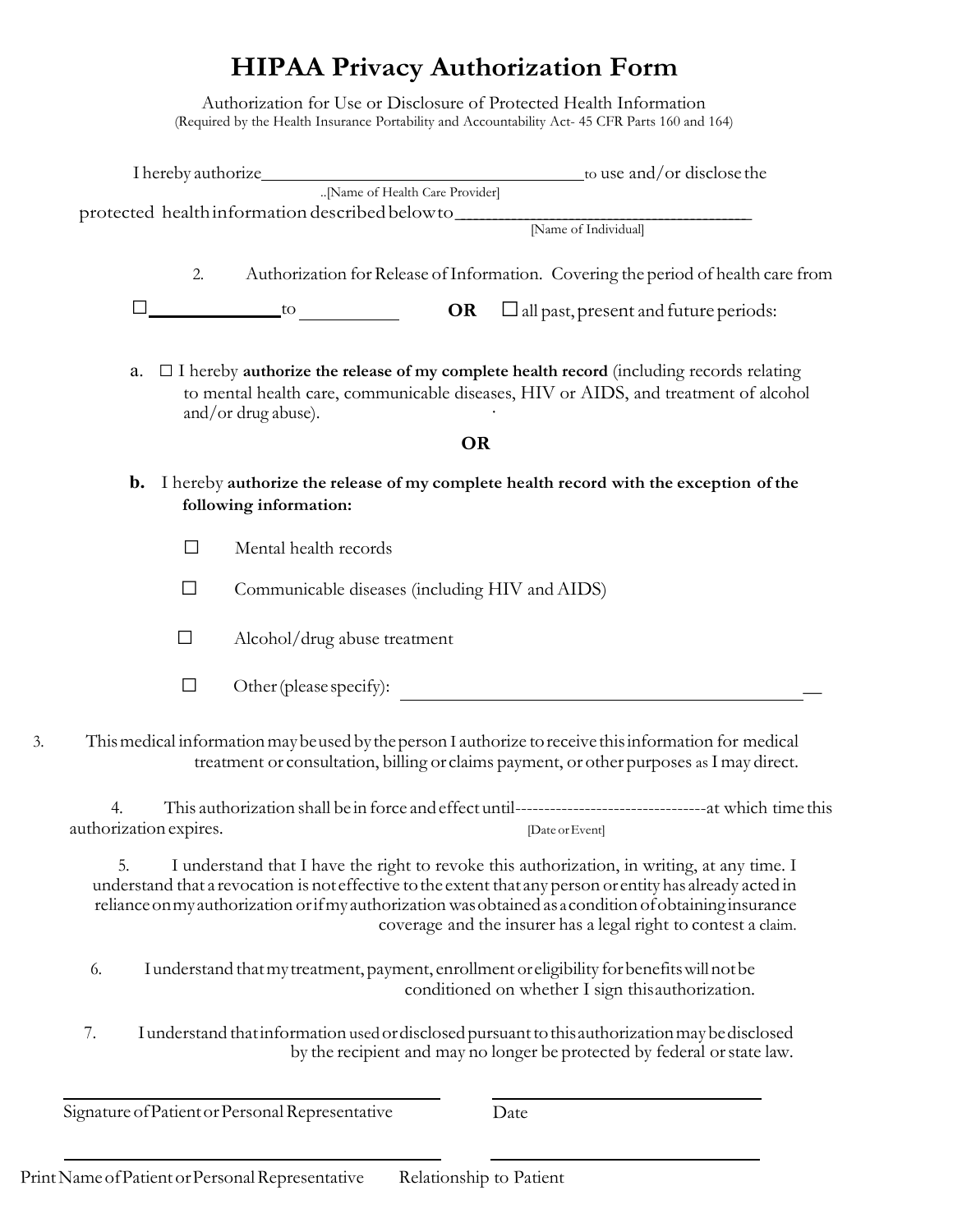

## **Welcome**

### **Patient Registration Form**

|                         | Patient's Name:                                                                                                                                                                    |                                          |               |                |                                                   | $\frac{1}{2}$ Date:                                                                                                                                                                                                            |
|-------------------------|------------------------------------------------------------------------------------------------------------------------------------------------------------------------------------|------------------------------------------|---------------|----------------|---------------------------------------------------|--------------------------------------------------------------------------------------------------------------------------------------------------------------------------------------------------------------------------------|
|                         | Last                                                                                                                                                                               | First                                    |               | Middle Initial |                                                   |                                                                                                                                                                                                                                |
|                         | Address:                                                                                                                                                                           |                                          |               |                |                                                   |                                                                                                                                                                                                                                |
|                         |                                                                                                                                                                                    |                                          |               |                |                                                   |                                                                                                                                                                                                                                |
|                         |                                                                                                                                                                                    |                                          |               |                |                                                   | Home Phone: (Call Phone: (Call Phone: (Call Phone: (Call Phone: (Call Phone: (Call Phone: (Call Phone: (Call Phone: (Call Phone: (Call Phone: (Call Phone: (Call Phone: (Call Phone: (Call Phone: (Call Phone: (Call Phone: (C |
|                         | the contract of the contract of the contract of the contract of the contract of the contract of the contract of                                                                    |                                          |               |                |                                                   |                                                                                                                                                                                                                                |
| Employment Information: |                                                                                                                                                                                    |                                          |               |                |                                                   |                                                                                                                                                                                                                                |
|                         | Name of Employer:<br>Same of Employer: Same of Employer: Same of Employer: Same of Employer: Same of Employer: Same of Employer: Same of Employer: Same of Employer: $\frac{1}{2}$ |                                          |               |                |                                                   |                                                                                                                                                                                                                                |
|                         |                                                                                                                                                                                    |                                          |               |                |                                                   |                                                                                                                                                                                                                                |
|                         |                                                                                                                                                                                    |                                          |               |                |                                                   | Present Position: (present Position: (months) (months) (months) (months) (months) (months) (months) (months) (months) (months) (months) (months) (months) (months) (months) (months) (months) (months) (months) (months) (mont |
|                         |                                                                                                                                                                                    |                                          |               |                |                                                   | Dental Insurance Name: Croup #: Comp #: Local #: Local #:                                                                                                                                                                      |
|                         |                                                                                                                                                                                    |                                          |               |                |                                                   |                                                                                                                                                                                                                                |
|                         |                                                                                                                                                                                    |                                          |               |                |                                                   |                                                                                                                                                                                                                                |
|                         | MARITAL STATUS: □ Single □ Married □ Widowed □ Other ___________________________                                                                                                   |                                          |               |                |                                                   |                                                                                                                                                                                                                                |
|                         |                                                                                                                                                                                    |                                          |               |                |                                                   |                                                                                                                                                                                                                                |
| Dental Information      |                                                                                                                                                                                    |                                          |               |                |                                                   |                                                                                                                                                                                                                                |
| 1.                      | How long has it been since your last dental visit?                                                                                                                                 |                                          |               |                |                                                   |                                                                                                                                                                                                                                |
|                         | $\square$ Less than 6 months $\square$ 6 months                                                                                                                                    |                                          | $\Box$ 1 year | $\Box$ 2 years | $\Box$ Over 2 years                               |                                                                                                                                                                                                                                |
| 2.                      | Why did you leave your last dentist?                                                                                                                                               |                                          |               |                |                                                   |                                                                                                                                                                                                                                |
|                         | $\Box$<br>I moved                                                                                                                                                                  | $\Box$ Did not have my interests in mind |               |                | $\Box$ I had financial problems within the office |                                                                                                                                                                                                                                |
|                         | $\Box$ The dentist moved                                                                                                                                                           | $\Box$ Did not explain things            |               |                | $\square$ Unresolved problems with office         |                                                                                                                                                                                                                                |
|                         | $\Box$ I always had to wait                                                                                                                                                        | $\Box$ Was not gentle                    |               |                | □ Prefer not to say                               |                                                                                                                                                                                                                                |

□ Inconvenient hours □ Office staff was uncaring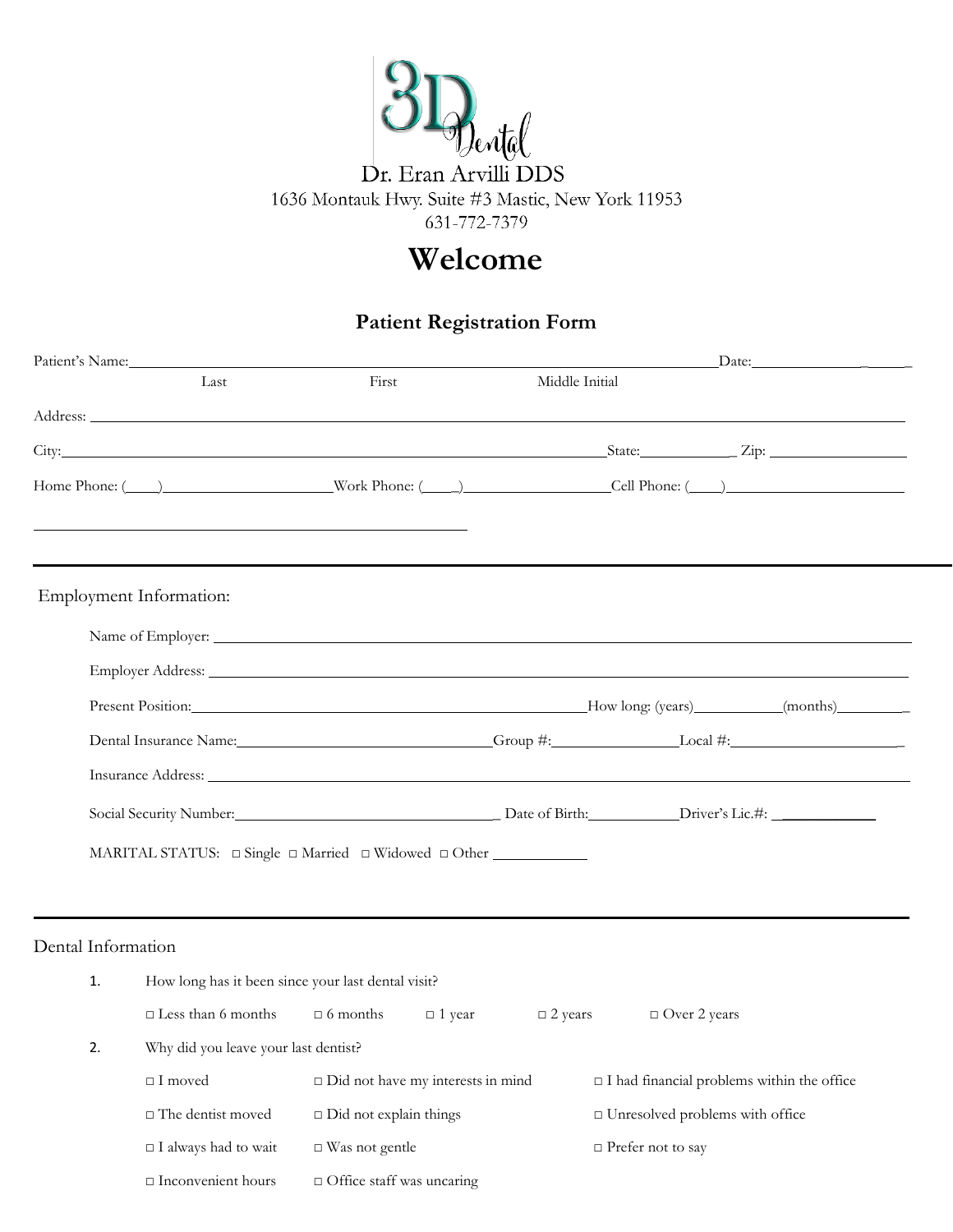| -3. | Why did you choose to come in at this time? |  |
|-----|---------------------------------------------|--|
|-----|---------------------------------------------|--|

|    | □ General Checkup                                                                                     |                                                                                                                                          |                         | $\Box$ I have areas of pain |                                 |             |              |  |  |
|----|-------------------------------------------------------------------------------------------------------|------------------------------------------------------------------------------------------------------------------------------------------|-------------------------|-----------------------------|---------------------------------|-------------|--------------|--|--|
| 4. | $\Box$ I have broken fillings or teeth<br>How would you describe the general condition of your teeth? | $\Box$ I've put it off too long                                                                                                          |                         |                             | $\Box$ Other                    |             |              |  |  |
|    | $\Box$ Excellent                                                                                      | $\Box$ Good                                                                                                                              |                         | $\Box$ Fair                 |                                 | $\Box$ Poor |              |  |  |
| 5. |                                                                                                       | If you could change the appearance of your teeth, what would you change?                                                                 |                         |                             |                                 |             |              |  |  |
|    | $\Box$ Color                                                                                          | $\Box$ Crowding or crooked teeth                                                                                                         |                         |                             | $\Box$ Black discolored filling |             | $\Box$ Other |  |  |
| 6. | your teeth?                                                                                           | Do you believe that having your teeth cleaned regularly will help prevent gum disease, and thereby prevent you from losing<br>$\Box$ Yes |                         | $\square$ No                |                                 |             |              |  |  |
| 7. | Do you smoke a pack or more of cigarettes a day?                                                      |                                                                                                                                          | $\Box$ Yes              | $\square$ No                |                                 |             |              |  |  |
| 8. | Do you believe dental disease is avoidable?                                                           |                                                                                                                                          | $\Box$ Yes              | $\square$ No                |                                 |             |              |  |  |
| 9. | Are you apprehensive about your visit here?                                                           |                                                                                                                                          | $\Box$ No<br>$\Box$ Yes |                             |                                 |             |              |  |  |
|    |                                                                                                       |                                                                                                                                          |                         |                             |                                 |             |              |  |  |

 $\overline{a}$ 



Dr. Eran Arvilli DDS 1636 Montauk Hwy. Suite #3 Mastic, New York 11953 631-772-7379

### **AUTHORIZATION TO PAY BENEFITS**

I HEREBY AUTHORIZE PAYMENT DIRECTLY TO THE UNDERSIGNED, FOR DENTAL BENEFITS. OTHERWISE MADE PAYABLE TO ME FOR DENTAL SERVICES PROVIDED. I UNDERSTAND THAT I AM FINANCIALLY RESPONSIBLE FOR ALL CHARGES NOT COVERED BY THIS AUTHORIZATION.

DATE: SIGNATURE OF PERSON RESPONSIBLE FOR ACCOUNT: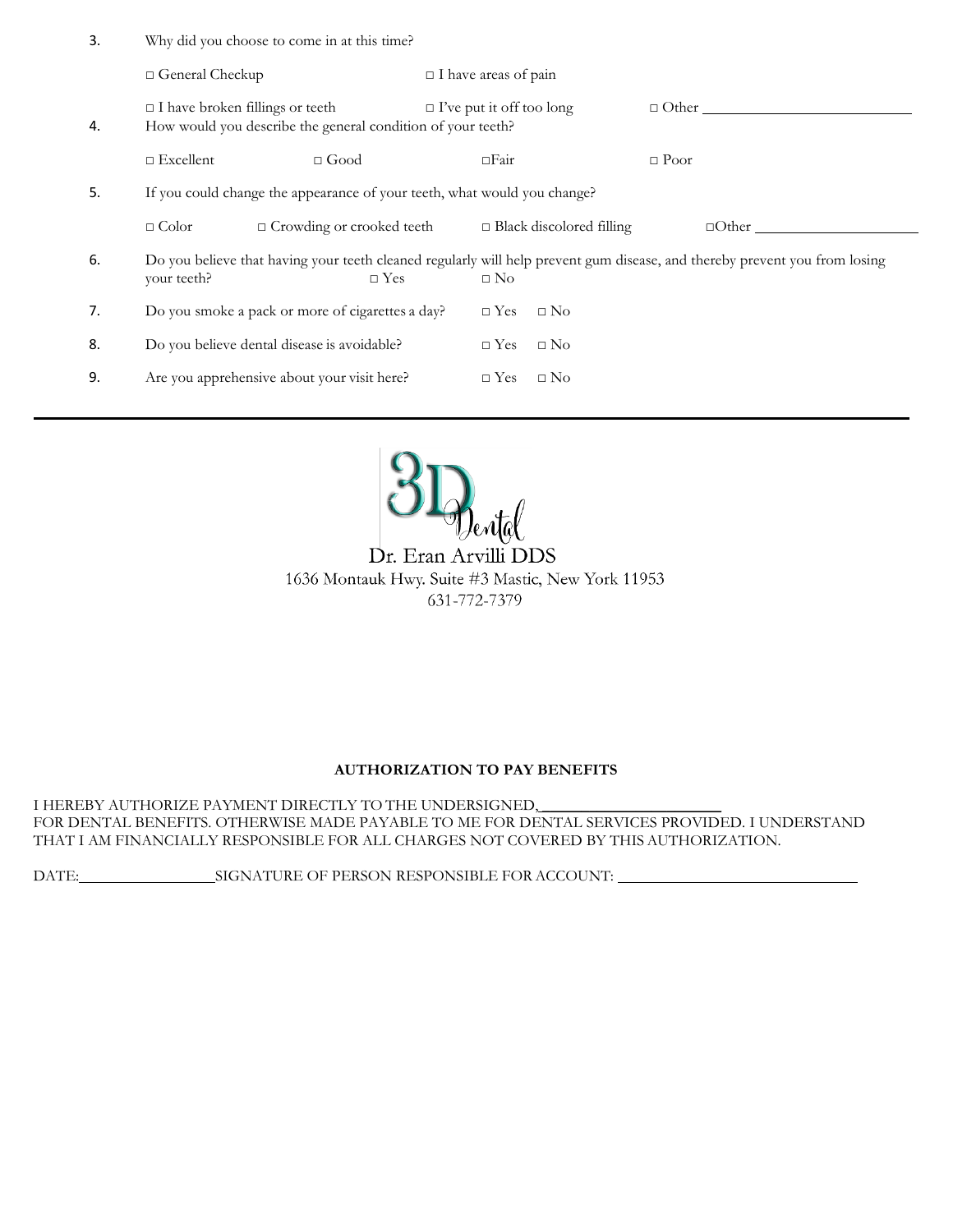# **Health History**

|                                                                                                                                   |                   | Occupation Music Height Weight Date of Birth / / Sex □ M □ F                                                                                                                                                                                                                                                                                                                                                                                                                      |
|-----------------------------------------------------------------------------------------------------------------------------------|-------------------|-----------------------------------------------------------------------------------------------------------------------------------------------------------------------------------------------------------------------------------------------------------------------------------------------------------------------------------------------------------------------------------------------------------------------------------------------------------------------------------|
|                                                                                                                                   |                   |                                                                                                                                                                                                                                                                                                                                                                                                                                                                                   |
|                                                                                                                                   |                   | If you are completing this form for another person, what is your relationship to that person?<br>Name<br>Relationship                                                                                                                                                                                                                                                                                                                                                             |
|                                                                                                                                   |                   | For the following questions, please (X) whichever applies, your answers are for our records only and will be kept confidential in accordance                                                                                                                                                                                                                                                                                                                                      |
|                                                                                                                                   |                   | with applicable laws. Please not that during your initial visit you will be asked some questions about your responses to this questionnaire                                                                                                                                                                                                                                                                                                                                       |
|                                                                                                                                   |                   | and there may be additional questions concerning your health. This information is vital to allow us to provide appropriate care for you.                                                                                                                                                                                                                                                                                                                                          |
| This office does not use this information to discriminate.                                                                        |                   |                                                                                                                                                                                                                                                                                                                                                                                                                                                                                   |
| <b>Dental Information</b>                                                                                                         |                   |                                                                                                                                                                                                                                                                                                                                                                                                                                                                                   |
| Yes No Don't Know                                                                                                                 | Yes No Don't Know |                                                                                                                                                                                                                                                                                                                                                                                                                                                                                   |
| □ Do your gums bleed when you brush?<br>$\Box$<br>0                                                                               | $\Box$<br>$\Box$  | Have you ever had orthodontic (braces) treatment?                                                                                                                                                                                                                                                                                                                                                                                                                                 |
| $\Box$ Have you had any periodontal (gum) treatments? $\Box$ $\Box$<br>$\Box$<br>0                                                |                   | Do you have headaches, earaches or neck pains?<br><b>Contract Contract Contract</b>                                                                                                                                                                                                                                                                                                                                                                                               |
| $\Box$ Do you wear removable dental appliances?<br>$\Box$<br>$\Box$                                                               | $\Box$            | $\Box$ Are your teeth sensitive to cold, hot, sweets or pressure?                                                                                                                                                                                                                                                                                                                                                                                                                 |
| □ Have you had a serious/difficult problem associated with any previous dental treatment? If so, explain<br>$\Box$<br>0           |                   |                                                                                                                                                                                                                                                                                                                                                                                                                                                                                   |
|                                                                                                                                   |                   |                                                                                                                                                                                                                                                                                                                                                                                                                                                                                   |
|                                                                                                                                   |                   |                                                                                                                                                                                                                                                                                                                                                                                                                                                                                   |
|                                                                                                                                   |                   |                                                                                                                                                                                                                                                                                                                                                                                                                                                                                   |
|                                                                                                                                   |                   | How do you feel about the appearance of your teeth?<br>The matter of the set of your teeth?                                                                                                                                                                                                                                                                                                                                                                                       |
|                                                                                                                                   |                   | <b>Medical Information Medical Information</b>                                                                                                                                                                                                                                                                                                                                                                                                                                    |
|                                                                                                                                   |                   |                                                                                                                                                                                                                                                                                                                                                                                                                                                                                   |
| Yes No Don't Know                                                                                                                 |                   |                                                                                                                                                                                                                                                                                                                                                                                                                                                                                   |
| $\Box$ Are you in good health?<br>$\Box$<br>$\Box$                                                                                |                   |                                                                                                                                                                                                                                                                                                                                                                                                                                                                                   |
| $\Box$ Has there been any change in your general health within the past year? Do you<br>$\Box$<br>$\Box$                          |                   |                                                                                                                                                                                                                                                                                                                                                                                                                                                                                   |
| have any of the following diseases or problems:                                                                                   |                   |                                                                                                                                                                                                                                                                                                                                                                                                                                                                                   |
| $\Box$ Active Tuberculosis<br>$\Box$<br>$\Box$                                                                                    |                   |                                                                                                                                                                                                                                                                                                                                                                                                                                                                                   |
| $\square$ Persistent cough greater than a 3 week duration<br>$\Box$<br>$\Box$                                                     |                   |                                                                                                                                                                                                                                                                                                                                                                                                                                                                                   |
| <sup><math>\Box</math></sup> Cough that produced blood<br>$\Box$<br>□                                                             |                   |                                                                                                                                                                                                                                                                                                                                                                                                                                                                                   |
| $\Box$<br>$\Box$<br>Physician(s) Physician(s)                                                                                     |                   | $\Box$ Are you under the care of a physician? If so, what is /are the condition(s) being treated?                                                                                                                                                                                                                                                                                                                                                                                 |
| Name                                                                                                                              | Phone             | Address                                                                                                                                                                                                                                                                                                                                                                                                                                                                           |
|                                                                                                                                   |                   | Have you had any serious illness, operation, or been hospitalized in the past 5 years? If so, what was the illness or problem?                                                                                                                                                                                                                                                                                                                                                    |
| $\square$<br>$\square$<br>□                                                                                                       |                   |                                                                                                                                                                                                                                                                                                                                                                                                                                                                                   |
| $\Box$<br>$\Box$                                                                                                                  |                   | $\Box$ Are you taking or have you recently taken any medicine(s) including non-prescription medicine? If so, what medicine(s) are you taking?                                                                                                                                                                                                                                                                                                                                     |
|                                                                                                                                   |                   |                                                                                                                                                                                                                                                                                                                                                                                                                                                                                   |
| $\Box$<br>$\Box$<br>$\Box$                                                                                                        |                   | Are you taking, or have you taken, any diet drugs such as Pondimin (fendiuramine), Reduz (dexphenfluramine) or phen-                                                                                                                                                                                                                                                                                                                                                              |
| fen(Phentermine)?                                                                                                                 |                   |                                                                                                                                                                                                                                                                                                                                                                                                                                                                                   |
| $\Box$<br>$\Box$                                                                                                                  |                   | $\Box$ Do you drink alcoholic beverages? If yes, how much alcohol did you drink in the last 24 hours? In the past month?                                                                                                                                                                                                                                                                                                                                                          |
| If yes, $\qquad$ # of drinks per day for $\qquad$ # of years                                                                      |                   |                                                                                                                                                                                                                                                                                                                                                                                                                                                                                   |
| $\Box$ Are you alcohol and/or drug dependent? If so, have you received treatment? (Check one) $\Box$ Yes $\Box$ No<br>$\Box$<br>□ |                   |                                                                                                                                                                                                                                                                                                                                                                                                                                                                                   |
| $\Box$<br>$\Box$                                                                                                                  |                   |                                                                                                                                                                                                                                                                                                                                                                                                                                                                                   |
|                                                                                                                                   |                   |                                                                                                                                                                                                                                                                                                                                                                                                                                                                                   |
| $\Box$<br>□                                                                                                                       |                   | $\label{eq:1} \begin{tabular}{ll} $\Box$ & Do you use drugs or other substances for recreational purposes? If yes, please list \end{tabular} \begin{tabular}{ll} \rule{0pt}{2mm} \rule{0pt}{2mm} \rule{0pt}{2mm} \rule{0pt}{2mm} \rule{0pt}{2mm} \rule{0pt}{2mm} \rule{0pt}{2mm} \rule{0pt}{2mm} \rule{0pt}{2mm} \rule{0pt}{2mm} \rule{0pt}{2mm} \rule{0pt}{2mm} \rule{0pt}{2mm} \rule{0pt}{2mm} \rule{0pt}{2mm} \rule{0pt}{2mm} \rule{0pt}{2mm} \rule{0pt}{2mm} \rule{0pt}{2mm}$ |
| □ Do you wear contact lenses?<br>$\Box$<br>$\Box$                                                                                 |                   |                                                                                                                                                                                                                                                                                                                                                                                                                                                                                   |
|                                                                                                                                   |                   |                                                                                                                                                                                                                                                                                                                                                                                                                                                                                   |
|                                                                                                                                   |                   |                                                                                                                                                                                                                                                                                                                                                                                                                                                                                   |
| Allergies – Are you allergic to or have you had a reaction to: (please fill out both columns)<br>Yes No Don't Know                |                   | Yes No Don't Know                                                                                                                                                                                                                                                                                                                                                                                                                                                                 |
| Local anesthetics<br>$\Box$                                                                                                       |                   |                                                                                                                                                                                                                                                                                                                                                                                                                                                                                   |
| $\Box$<br>$\Box$                                                                                                                  | $\Box$<br>$\Box$  | $\Box$<br>Latex                                                                                                                                                                                                                                                                                                                                                                                                                                                                   |

| П. | $\Box$ | П      | Local anesthetics                          | $\Box$ |        | Latex              |           |
|----|--------|--------|--------------------------------------------|--------|--------|--------------------|-----------|
|    |        | $\Box$ | Aspirin                                    |        |        | Iodine             |           |
|    |        |        | Penicillin or other antibiotics            | $\Box$ | $\Box$ | Hay fever/seasonal |           |
|    | □      | $\Box$ | Barbiturates, sedatives, or sleeping pills |        | $\Box$ | Animals            |           |
|    | □      | $\Box$ | Sulfa drugs                                | $\Box$ |        | Food (Specify)     |           |
|    |        |        | Codeine or other narcotics                 |        |        | Other              | (Specify) |
|    |        |        |                                            |        |        |                    |           |

To yes responses, specify type ofreaction